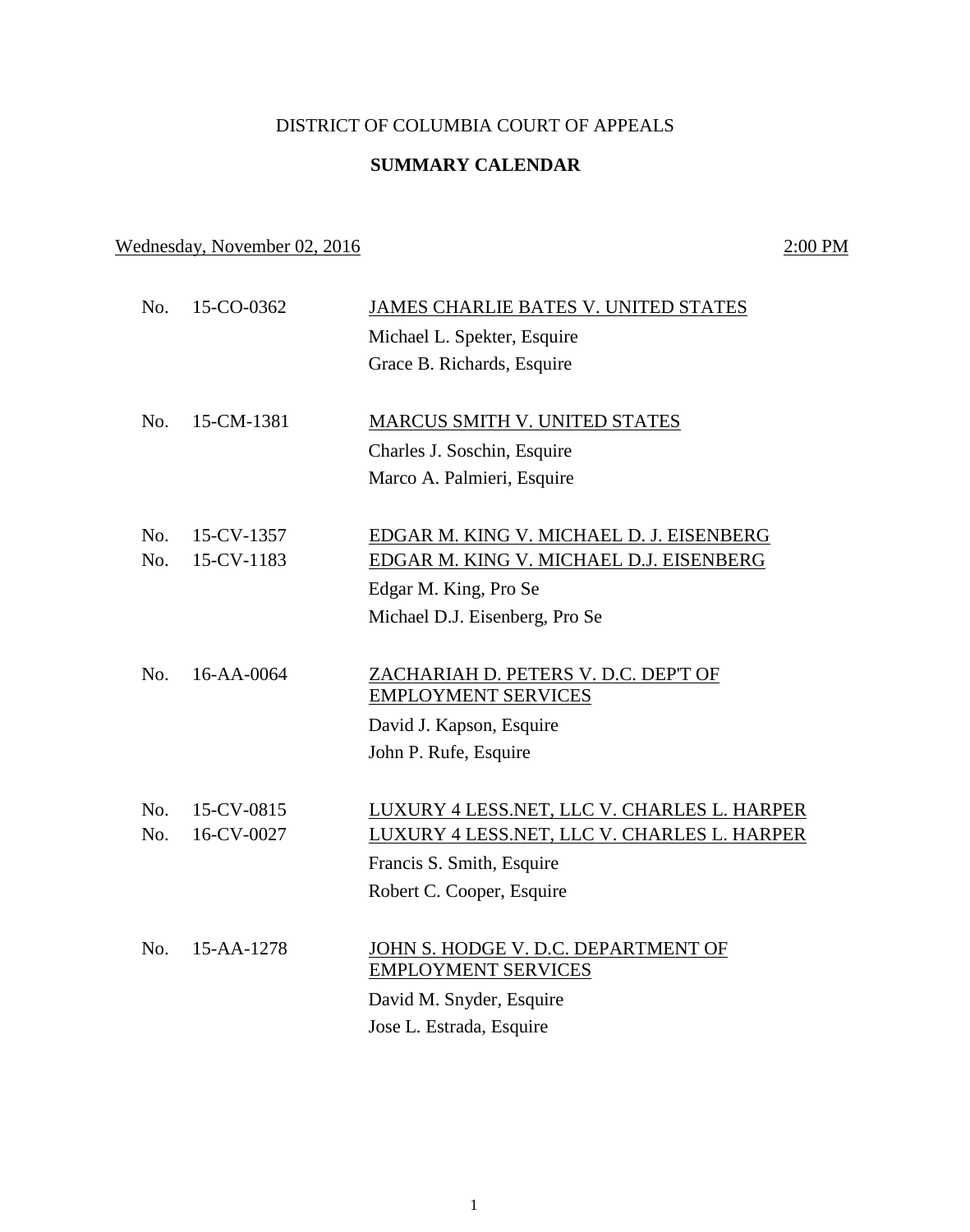# No. 15-CF-0419 **SHAMAL WINSLOW V. UNITED STATES** Montrell L. Scaife, Esquire Monica P. Dolin, Esquire No. 16-CO-0007 BRANDON JEREMIAH V. UNITED STATES Jeffrey L. Light, Esquire Kristina L. Ament, Esquire No. 15-FM-0515 GEORGE ANAYIOTOS V. ANDREA ANAYIOTOS No. 15-FM-0919 GEORGE ANAYIOTOS V. ANDREA ANAYIOTOS Dominic G. Vorv, Esquire Robert Case Liotta, Esquire No. 15-AA-0495 MICHELE A. YATES V. DEPARTMENT OF TREASURY Michele A. Yates, Pro Se Jane M. Lyons, Esquire No. 14-FS-1161 IN RE: E.L., APPELLANT David H. Reiter, Esquire John W. Donovan, Esquire No. 14-FM-1278 ADEL AL KHATIB V. LORNA MARIE NEILL, ET AL. Kamal Nawash, Esquire Armin U. Kuder, Esquire Sogand Zamani, Pro Se Tuesday, November 08, 2016 2:00 PM No. 15-CO-1050 LAWRENCE DAVIS V. UNITED STATES Mindy A. Daniels, Esquire Stephen F. Rickard, Esquire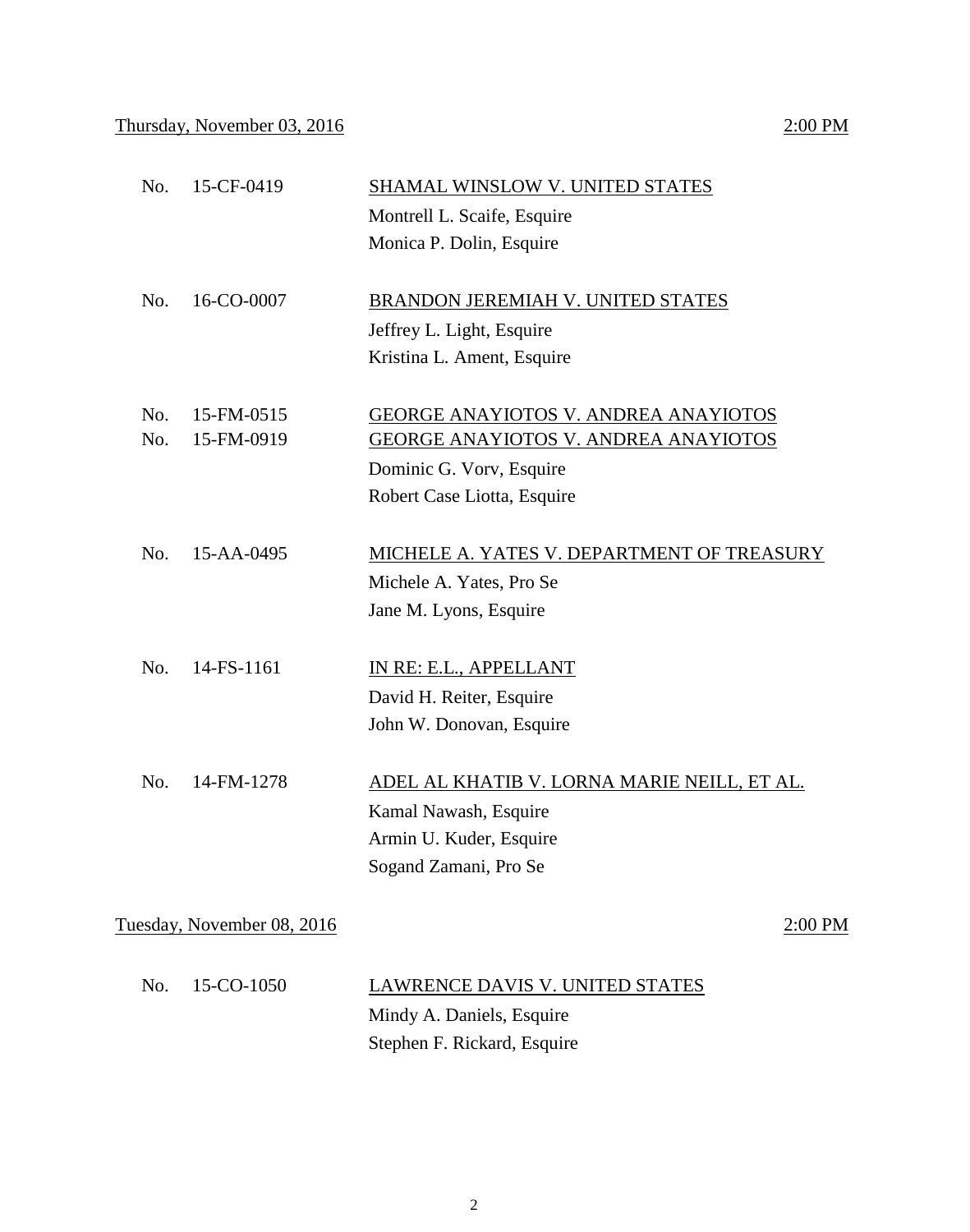| No. | 15-CM-0414                | MICHAEL FREEMAN V. UNITED STATES                              |
|-----|---------------------------|---------------------------------------------------------------|
|     |                           | Anna B. Scanlon, Esquire                                      |
|     |                           | Grace B. Richards, Esquire                                    |
| No. | 15-CM-0440                | SEAN J. SMITH V. UNITED STATES                                |
|     |                           | Jesse Winograd, Esquire                                       |
|     |                           | Kristina L. Ament, Esquire                                    |
| No. | 15-CM-0233                | <b>KAREEM JOHNSON V. UNITED STATES</b>                        |
|     |                           | Sean Farrelly, Esquire                                        |
|     |                           | Grace B. Richards, Esquire                                    |
| No. | 15-FS-0962                | IN RE: J.L.; N.L., APPLELLANT                                 |
| No. | 15-FS-0963                | IN RE: VE.G.; N.L., APPELLANT                                 |
|     |                           | Ronald A. Colbert, Esquire                                    |
|     |                           | Megan McQuiddy, Esquire                                       |
|     |                           | Abraham E. Sisson, Esquire                                    |
|     |                           | Rhondalyn Primes Okoroma, Esquire                             |
| No. | 15-AA-0912                | RACHAEL STOREY V. D.C. DEP'T OF EMPLOYMENT<br><b>SERVICES</b> |
|     |                           | Sheila M. Geraghty, Esquire                                   |
|     |                           | Christopher R. Costabile, Esquire                             |
|     | Friday, November 18, 2016 | <u>2:00 PM</u>                                                |
| No. | 14-CT-1336                | <u>JAVIER JESUS MALO V. DISTRICT OF COLUMBIA</u>              |
|     |                           | Joseph Mokodean, Esquire                                      |
|     |                           | John D. Martorana, Esquire                                    |
| No. | 15-CF-0819                | CHARLES BLAND V. UNITED STATES                                |
|     |                           | Marc L. Resnick, Esquire                                      |
|     |                           | Danielle M. Kudla, Esquire                                    |